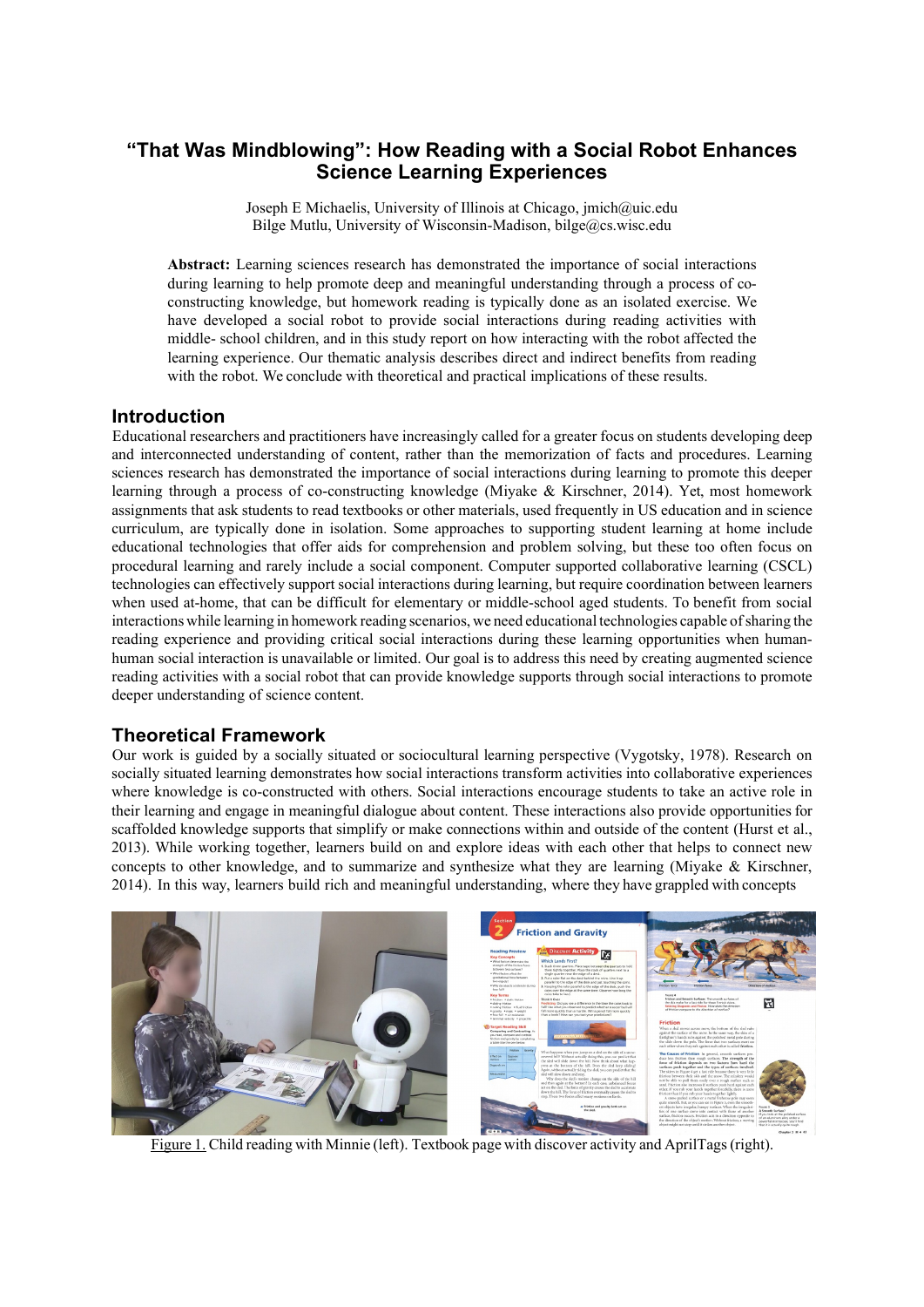rather than simply tried to remember them. This social approach is underexplored in reading for learning, but some methods such as paired reading, have proven effective. Topping et al. [\(2011\)](#page-7-2) demonstrate that paired reading, where students read out loud together on a regular basis, has long-term positive effects on reading ability that were highest for *near-peer* tutoring, where partners are close in age, and when reading pairs stopped to talk about the book every 5-7 minutes. These types of collaborative reading activities have also been found to promote greater reading comprehension in science and social studies content (Boardman et al., [2015\),](#page-7-3) and can be seen as a template for creating socially situated reading experiences to improvelearning.

The computer supported collaborative learning (CSCL) research community is a leader in designing technologies to support social interaction during learning (Kreijns et al., [2013\).](#page-7-4) In these scenarios, the technologies, often web-based applications, are typically designed to facilitate collaboration between two or more learners, and are effective by supporting students in posing questions, exploring lines of inquiry together, practicing reciprocal teaching, and observing others learning (Stahl et al., [2014\).](#page-7-5) In science learning, the collaborative supports can provide discussion boards, representational tools, or shared simulation space for learners, and can often take the form of scripts for students to guide effective interactions (Jeong et al., [2019\).](#page-7-6) CSCL also has the potential to promote social interactions during reading activities. For example, elementary students participating in online collaborative readings with peers, improved reading comprehension when compared to individual reading (Vega et al., [2020\),](#page-7-7) and scripted interactions between college students using an online CSCL tool enhanced their reading literacy in science content (Lee, [2015\).](#page-7-8) While these technologies show promise, they require coordination between multiple learners, and therefore may not always be applied for reading activities at home and be difficult for younger learners to engagewith outside of school.

In scenarios where human-human social interactions are difficult or not available, social robots have demonstrated a particularly powerful ability to make social connections with learners in ways that can improve learning (Belpaeme et al., [2018\).](#page-7-9) Humans, especially children, seem to have reflexive and strong social responses to robots, where people apply and expect social norms during interactions (Ham et al., 2012). These strong social responses can be quite effective in learning environments, where robots build social connections with learners during activities (Michaelis & Mutlu[, 2018\), c](#page-7-10)an provide meta-cognitive supports in stressful learning situations (Brown & Howard, [2014\),](#page-7-11) and can inspire thinking and creativity (Gordon et al., [2015\).](#page-7-12) The capacity for social robots to provide social interactions can be coupled with CSCL approaches to present socially situated learning supports. Social robots can effectively coordinate collaborative learning between human learners and can also act as collaborators themselves in learning interactions (Miyake & Okita, [2012\).](#page-7-13) Social robots can act as less-able peers who need help from children to learn (Walker & Burleson, [2012\),](#page-7-14) share in creating a story (Wong et al., [2016\),](#page-7-15) or engage students in discussions about science (Shiomi et al., 2015). However, there is limited research on robots providing social interactions during reading activities, particularly for in-home settings.

In response to the need for work exploring the role of social robots for in-home learning, particularly as homework reading companions, we have begun a research program to explore the design of such a robot and understand the learner's experience during these socially interactive learning activities. Here we expand on findings from prior work to further our understanding of learning with a social robot during a shared science reading experience (Michaelis & Mutlu 2018, 2019). In this study, we ask the research question: *How do middle-school aged students experience learning while reading a science textbook with a socialrobot?*

### **Method**

To explore the experience of reading with a social robot, we conducted a lab-based study where children read a science textbook chapter with "Minnie," a social robot programmed using design elements based on prior work (Michaelis & Mutlu, 2018). Here we report on the study procedure, materials, design of the robot's comments.

In a larger study, we recruited children from a mid-sized city in the Midwest for a randomized control trial testing the effectiveness of reading with a socially adept robot, compared to a robot without socially engaging features. Here, we examine the experience of the children in the socially-adept condition ( $N = 30$ ). We chose to focus on this group since they received the maximized social interactions. Children in the study were aged 10-12 (18 male, 12 female) and had not yet started their 7th grade year. Study activities took place in a campus lab office after parent consent. Parents were compensated \$25 USD for their child's participation, and study protocols were reviewed and approved by an institutional review board. Children completed a 30-minute reading session with the robot and were interviewed about their experience following the interaction. Several quantitative measures were also made during each session and are reported on elsewhere (Michaelis & Mutlu, 2019).

Minnie (See Figure [1, l](#page-0-0)eft) is based on an open-source 3D-printable tabletop robot, Maki, with servocontrolled head and eye movements (Hello Robo, [2020\).](#page-7-16) We modified the Maki designs to add: a Rasperry Pi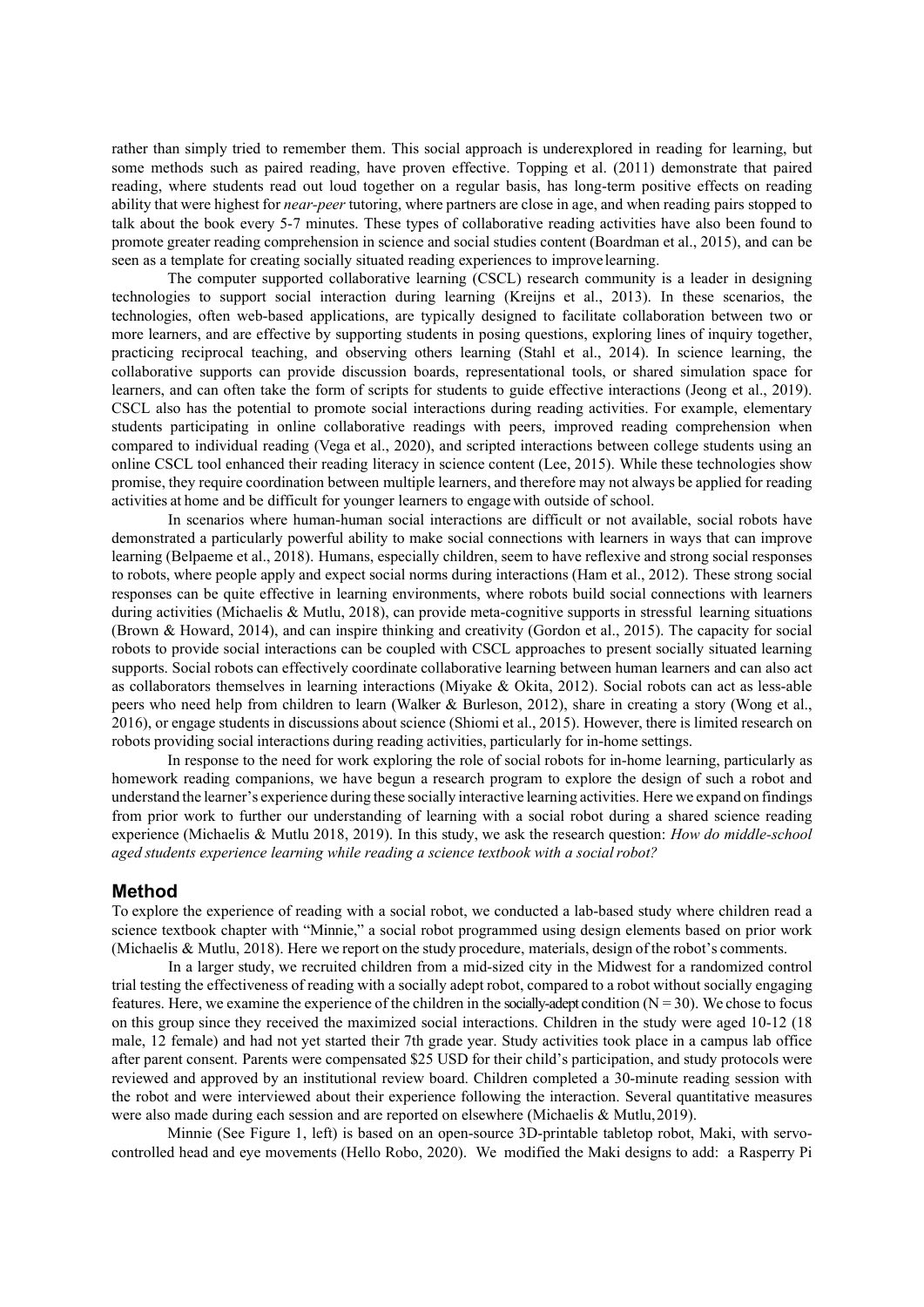3 microcontroller for enhanced computing power; a camera for image and facial recognition; and a seven-inch touchscreen display for user inputs. The robot's camera enables the use of facial recognition to track and look towards the child's face during reading, and to read scannable ID tags called AprilTags (APRIL Robotics Lab, [2020\). T](#page-7-9)he touchscreen display includes five buttons along the bottom, where children can select inputs for "yes" or "continue" (green button), "no" or "stop" (red button), "repeat" (blue button, "pause" (yellow button), and "help" (purple button; disabled for thisstudy).

During the reading sessions, children read out-loud to the robot from a book with embedded AprilTags. When they encounter a tag, children hold the book to the robot's camera, and the robot responds with a preprogrammed *knowledge support comment*, that is a verbal utterance from the robot to highlight important material, summarize key points, make personal connections to the reading, or encourage children to complete activities in the book. The robot was designed to act as a *near-peer* that portrays an age and level of science understanding near the child's age and grade level. Therefore, the robot's comments were often framed as the robot wondering about a part of the book or summarizing its own understanding of what was just read. For example, after reading a section on diagramming forces, Minnie says, "Okay, I think I understand. Arrows show forces because the arrow points in the direction of the force, and a bigger arrow shows a stronger force."

Children begin by reading a custom-made introduction book that acclimates them to the reading process with the robot, and how to use the buttons and AprilTags while reading. After the introductory book, children are then asked to read a thirteen-page section, titled *The Nature of Forces*, in a middle-school level science textbook (Padilla et al., [2005\) w](#page-7-17)ith content covering balanced and unbalanced forces and types of forces such as friction and gravity. We chose this book because it is at a reading level appropriate for our samples' age group and covers science related material typically encountered in 8th grade in U.S. middle school that our sample would likely not be overly familiar with. There were ten AprilTags placed in the reading with unique robot knowledge support comments that resulted from scanning each tag. Two of the tags were placed near two activities included in the book, and when scanned, the robot invited the child to complete the activity and say what they observed happening and why they think it happened. The first activity, the *at-home activity* had the child balance two playing cards against each other so they would stand, as in a house of cards, then exert a force on one of the cards, and explain the role of unbalanced forces in what happened. The second activity, the *discover activity* (See Figure [1\)](#page-0-0) instructed children to push two different sized stacks of quarters off their table at the same time to observe which falls faster. Both stacks should fall at the same rate, and to ensure children saw this clearly, the robot is programmed to comment after the activity that both stacks of quarters fell at the same time. All activity materials were provided for the child, and they were allowed to complete the activity as they saw best.

Interviews (10-15 minutes in duration) were completed after the robot interaction, followed a semistructure qualitative interview protocol (Blandford, [2013\),](#page-7-18) were video recorded, and later transcribed verbatim. We then conducted a Thematic Analysis to analyze the data (Braun et al., [2018\).](#page-7-19) Two researchers, including the first author, first familiarized themselves with the data where they reviewed and created notes from the videos. We then generated semantic codes closely related to the data using an inductive approach and organized the data within major categories based on these codes, including supporting knowledge, supporting interest, and social interactions. From these categories we then iteratively proposed, constructed, and refined emergent themes based on meaningful patterns in the data. The findings below are presented according to these themes.

#### **Results**

After several rounds of thematic analysis, we found that children felt the robot supported their learning and improved the depth of their understanding along three major themes, where the robot: (1) helped them slow down and focus on the reading, (2) provided summaries and guided attention to important parts, and (3) worked with them on the activities. Each theme is described below with quotes from participant interviews using participant IDs (e.g. R34). For clarity in reading quotes, ellipses were added to connect ideas in the responses, bracketed words indicate intended objects, and interjections were removed when not impacting the meaning.

### Theme 1: Children slowed down their reading and focused more

Children felt that reading with the robot made them slow down and focus more on their reading in waysthat helped them think more deeply about the content of the book chapter. In particular, children told us that reading to the robot helped them to slow down and focus so they could: (1) help the robot understand the content, and (2) think more deeply about what they read since they knew the robot would comment about it.

Children often said they learned more from reading out loud with the robot, because it slowed them down, and that slowdown helped them feel more focused on the reading. Most children directly related slowing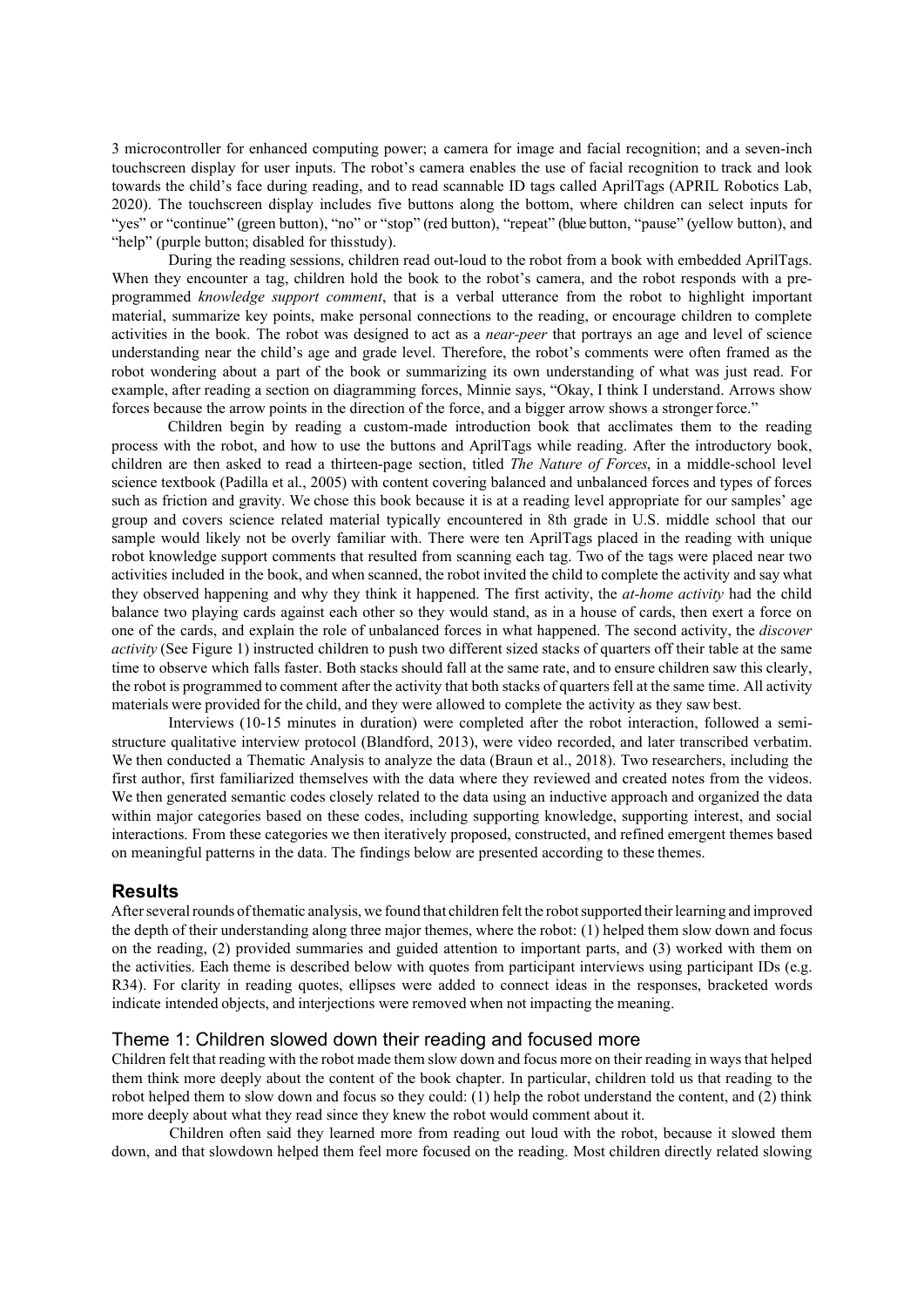down and focusing to the presence of the robot, as R36 told us, "If you were just reading aloud to yourself you might kind of slip over everything and say it fast." The idea of ordinarily skimming through textbook readings was brought up by several other children. For example, R2 told us that without the robot they "sometimes might skip a line", R50 said "if I was reading it on my own I might have skimmed it and skipped over some important things," and R64 told us, "when I'm reading alone, I normally just pretty much skim the concept." Slowing down and not skimming the text was related to children feeling more focused on the reading. Children said the robot "focused me more" (R2), "helped [me] stay on task" (R10), helped them "concentrate" (R18), or that without the robot they "wouldn't have paid much attention (R16)." R64 further explained that they didn't skim with the robot, because, "if you're reading to people, they would want you to slow down so I just kind of did that to therobot."

These responses help us recognize that the robot's presence and interactions seemed to drive children to read more slowly and focused in two ways. First, children told us they felt they should read clearly and thoughtfully so the robot could understand the content. For example, R64 said they slowed their reading down because they, "didn't want to be confusing, and I wanted [the robot] to learn." This slowing down for the benefit of the robot seemed to be linked to feeling that the robot was listening to them, as R50 illustrates by saying the robot is, "someone who seems like they are listening to you read it, so. . . it sort of depends on you that they can understand it." Second, children seemed to anticipate the robot's comments as a sort of query, that compelled them to spend more time focusing and thinking about what they read. Children felt they had to "think about what you were reading to respond to the robot (R14)," or that the "robot might ask me a question so I thought about it more (R16). Some children felt the robot would check on the child's understanding, in ways that were also beneficial to the robot's understanding – that the robot "sort of checked in for herself" (R50). Perceiving these interactions as ways to stop and think about what they were reading and to learn along with the robot appeared to drive a sense that they were understanding more, as R14 said it "makes you think deeper about the book."

### Theme 2: The robot provided summaries and guided attention

As part of the creation of our knowledge support comments, we intentionally created robot comments to correspond with challenging or important parts of the text, or that directed children to consider the figures and side-panels in the text that might otherwise be ignored. Almost every child in the study discussed these knowledge support comments as helpful for their understanding, and many suggested they felt the: (1) robot explained difficult ideas in the text, (2) comments often answered questions they had or gave them time to think about the reading, and (3) robot guided their attention to important parts of the reading.

Describing the robot comments as explanations or summaries was quite common. Children said the robot, "explains things you just read" (R4), "reviewed" (R28), gave a "reminder of what you just talked about (R48), "gave you a recap that sticks in your brain" (R20), or "makes sure you know and grasp the concept" (R64). Children revealed that they often faced challenges in understanding the concepts in the reading that the robot helped with, as R26 told us "I would read like two entire pages and then she'd say a quick summary and it helped me figure it out more easily, because sometimes I'd read this really in depth thing and then [feel] like 'wait what just happened.'" R02 also added, "if I didn't understand something, the robot would just break it down simply and that helped." This was a very common response, where children felt that after reading the somewhat dense material in the textbook, they benefitted from the robot's comments that explained the concepts.

They also felt that the robot's knowledge support comments provided a summary or review of concepts that often served to answer questionsthey already had, or even "confirm your thinking wasright (R10)". R8 told us "it's almost like you can ask questions, in a way, so it's like she answers your questions." R10 said, "sometimes it says something that you were kind of thinking in the back of your mind, but you weren't really noticing it. And then [the robot] kind of helps you understand it a little better." Through these explanations, the robot seemed to help clarify challenging ideas and bring the concepts to the forefront of their thinking. There was also evidence that children felt these knowledge support comments could either clarify or confirm their understanding and anticipate their questions, as R26 told us, "I had the question before the book asked the question, and I was like oh yeah I was thinking that too. And then [the robot] explains it." Having the robot there to provide these supports appeared to be important to the children, as R44 summarized, "usually if something was hard in the book. . . you would have to figure it out by yourself but the robot. . . helped out." There seemed to be something specifically important about the moment after each comment for the children to think about the material. They often described benefitting from thinking for a moment to absorb what the robot had said. R6 told us after the robot, "made a comment then [I] just paused and thought about what it said, and got more stuff," and R8 said that when they were confused, "after a comment, you're like 'oh, hey, that's how it works'." R36 said, after a comment, "I thought about everything she said and then I could remember it more." It appears that children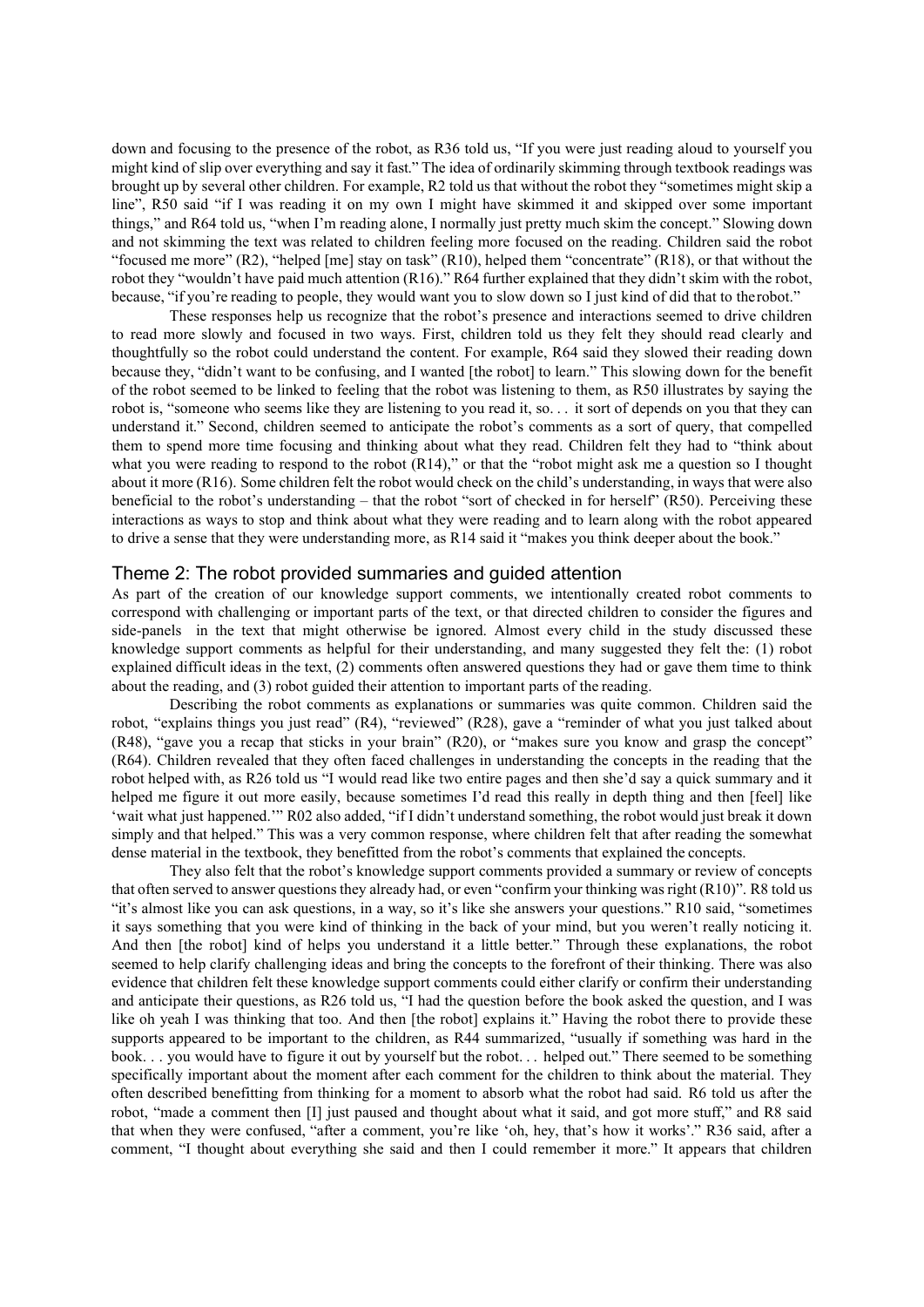experienced the robot comments not only as supportive information, but as targeted answers to questions and opportunities for thoughtfulreflection.

Finally, some children suggested the comments guided their attention. R60 told us the, "robot pointed out things when they were saying something that I might have missed," and R58 felt the robot "pointed stuff out to me that I didn't really see." For R16 the robot drew their attention to figures in the book as ways of talking about real life examples. Specifically, R16 felt the robot used the example of racing reindeer in a book figure (See Figure [1,](#page-0-0) right) to explain how the "reindeer were a greater force than the friction, so they were moving." This comment from the robot was particularly helpful for the child since they had "just kind of glanced over [the figure], but then [the robot] mentioned it." R58 agreed that "the picture [of the reindeer] was a good example" of pointing things out. We were intentional in designing some of the robot comments to refer to figures in the book, and it seems that these references helped children who may have otherwise missed those pieces of the reading.

# Theme 3: Working with the robot on book activities were powerful interactions

Another area where we deliberately designed comments to point out parts of the textbook reading to children, were the two activities contained in the book chapter. These seemed to be experienced by the children as opportunities to work with the robot on the content, and were appreciated as moments of interactive learning that they would have otherwise skipped – often resulting in powerful moments of understanding. Although the robot only made comments before and after the activities, children felt that these were interactive experiences. They felt that they were, "learning more," by "doing the tasks with [the robot] (R06)", and because they "actually have to interact with [the robot] (R64)." Doing these activities with the robot helped R14 "feel more involved." R64 said they had to "do little projects that you normally wouldn't do. . . you would talk to [the robot] and explain it." The notion that children might not ordinarily engage with the activities was also mentioned by R24, who said they "normally don't do the activities at home," but they "helped with being stumped." This interactivity appeared to help children feel they were working with someone else to make connections and think critically about the content in the text. R32 told us that when the robot's comment matched what they saw during the activity, they "understood it more and I felt like somebody else had the same opinion as me." The impact of these convergences of ideas was very clearly articulated by R20 in the following exchange about their experience doing the at-home activity in the book:

*Researcher:* I noticed that at the end of the book, when you started reading about air resistance. . . you said, 'Oh, that's why they fell at the same time,' and you went back, and kind of picked up the quarters and looked at them again. Can you tell me about that, like where that sort of connection came from?

*R20:* I thought that it was supposed to be connected because they did one and that [the quarters] fell at the same time and that they didn't do what I expected. It was, just mindblowing.

*Researcher:* Did you notice, did you see that they fell at the same time on your own? Or did you. . . because the robot also has a comment that sort of makes sure that you do see that they fall at the same time. Sometimes people sort of miss that. Did you figure that out on your own, or did the robot kind of help you see that, or did you remember that?

*R20:* I didn't and then I thought I did it wrong because you're not used to doing that, and so then I scanned the page and I did it one more time, I heard the robot's comment and then I'm like woah, that's actually what it's supposed to do and I'm like woah, that was mindblowing.

Here R20 demonstrates how they connected the comment the robot makes, explaining why objects with different masses fall at the same rate, to their experience with the at-home activity. The robot guided R20's understanding and strengthened this understanding with a later explanation. R20 described the robot making this connection as "mindblowing," that indicated help from the robot to connect ideas across the reading was very powerful. This exchange helpsto summarize how children saw the benefit of their reading with the robot. The robot seemed to do more than simply provide supports for their reading, but rather provide a socially rich interaction.

### **Discussion**

In this study, we sought to further our understanding of how children experience science learning with a reading companion robot. The results from our semi-structured interviews with children after reading with the robot demonstrate that the robot: (1) created a sense that the learning experience was for both the child and robot that helped focus the child's efforts; (2) provided targeted supports that anticipated the child's questions and guided their learning; and (3) participated in interactive knowledge building to help children think clearly and deeply about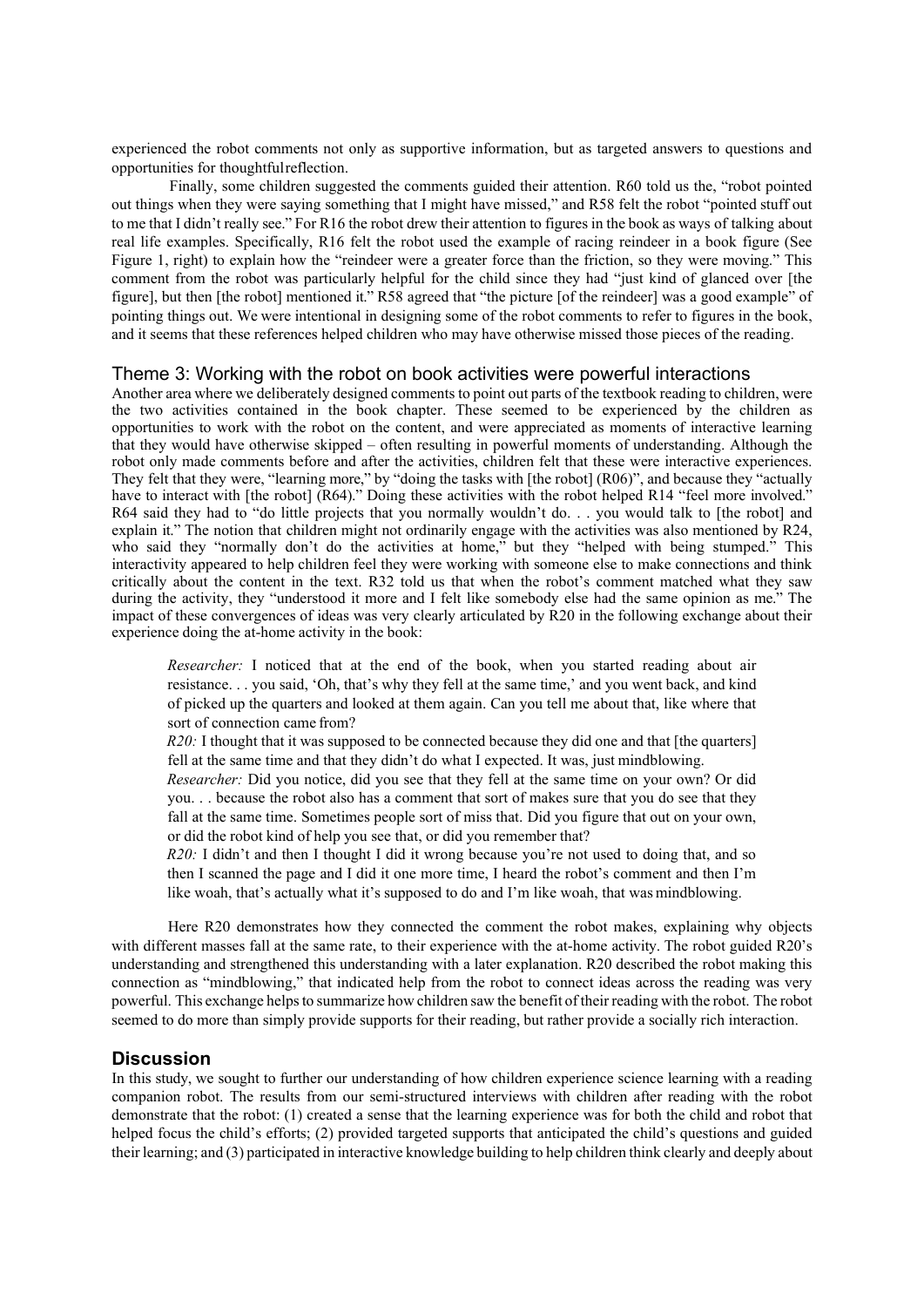the content. Involving a social robot in science reading activities may be a powerful tool in re-imagining these reading activities associally interactive rather than isolated. While there is evidence that children have strong social responses to robots (Ham et al., 2012) and that there are learning benefits to working with a robot (Belpaeme et al.[, 2018\),](#page-7-9) there are currently no studies to examine how children experience reading science content with a robot. We believe evidence from our study suggests that the social presence of the robot transforms the reading experience into a shared knowledge building activity between the child and robot, that extends beyond the scripted knowledge support comments of the robot. Children found that the presence and demeanor of the robot encouraged them to utilize better reading habits (i.e. slowing down, focusing, and thinking) that benefitted their learning. They also described the reading as interactive, where they felt a constructive back and forth in grappling with the concepts in the book, particularly in completing the discovery and at-home activity in the book.

These findings provide a unique perspective on our understanding of child-robot learning interactions. To strengthen learning sciences theory, we provide demonstrate how children experience reading interactions with a robot, how knowledge can be co-created with an artificial partner, and how socially appropriate and meaningful interactions are key to creating powerful co-learning experiences. We believe our findings also illuminate practical implications for integrating these interactions into class and in-home learning experiences, and illustrate the aspects of the reading interactions that might best be leveraged for deepening science learning. Here, we discuss how our results support and expand prior work and share practical implications of science learning with a social robot.

#### Social robots provide socially rich experiences to scaffold and co-create knowledge

Empirical evidence from learning sciences research has demonstrated the benefits of social interactions during learning. Social interactions provide supports or scaffolds for learners that aid their understanding of concepts or that allow them to work on problems or material they might not otherwise be capable of doing alone (Vygotsky, [1978\). S](#page-7-1)ocial engagement provides meaningful and natural interactions that promotes depth of thought about the content and builds deep and interconnected knowledge by co-constructing knowledge. The findingsfrom this study demonstrate how the social presence of the robot directly and indirectly enhanced the learningexperience.

Learning new concepts can be a tremendous task for novices, and these learners tend focus on the surface features and basic ideas they are grappling with, rather than complex or integrated knowledge we strive for in modern educational contexts. Our findings demonstrate that while children were reading the science textbook, they felt that their interactions with the robot allowed them to think more deeply and better understand what they read. For example, R10 told us the robot sometimes, "says something that you were kind of thinking in the back of your mind, but you weren't really noticing it." In this way, the robot's comments helped children articulate and connect their ideas. While sharing this reading experience, children attended to new concepts, but often weren't able to fully grasp the themes and bigger ideas of the reading. The robot provided summaries or pointed their attention to key aspects of the reading to aid their deeper thinking. The inability of learners to contend with the complexity of new content has been demonstrated in prior learning science research, and there is strong evidence that suggests learners benefit from social interactions in working on new material (Miyake & Kirschner, [2014\). O](#page-7-0)ur findings are in line with these theoretical perspectives, and add to this body of work, by demonstrating that children have a natural inclination to embrace a social robot as a near-peer, and that children feel these interactions are beneficial to their deeper understanding. Learning theory also suggests scaffolded supports can simplify or highlight connections and complexities within the content and relate new ideas to other knowledge and concepts (Puntambekar & Kolodner, [2005\),](#page-7-20) We expand on this theory by demonstrating the benefit of providing these scaffolds in a social context. Our robot often used traditional scaffolding techniques, such as summarizing and guiding attention to a key figure, in a conversational way, within the social context of learning with the child. Scaffolds that summarized concepts were delivered as if the robot had just understood the material and was now summarizing their understanding, rather than presenting the summary as simply a fact for the child to absorb. We believe the robot's social presence was key in providing direct supports for children.

The social presence of the robot also seemed to provide context for children to feel as if they were *learning with the robot*. Learning socially with the robot presented indirect benefits to the learning experience, where children slowed down their reading, focused more and read clearly so that they and the robot could better understand. At no point were children instructed to behave this way. Rather, our findings suggest these indirect effects came from children feeling that they were learning together with the robot, which seemed to cause them to subsequently change their typical reading habits to conform to the social context. This benefit is in line with prior work on the benefits of group learning to co-create knowledge (Miyake & Kirschner, [2014\). O](#page-7-0)ne important element to induce the effect of learning together seemed to be that our robot's personality was designed to be a near-peer (i.e. at just about the same ability level), rather than a tutor or teacher. Children felt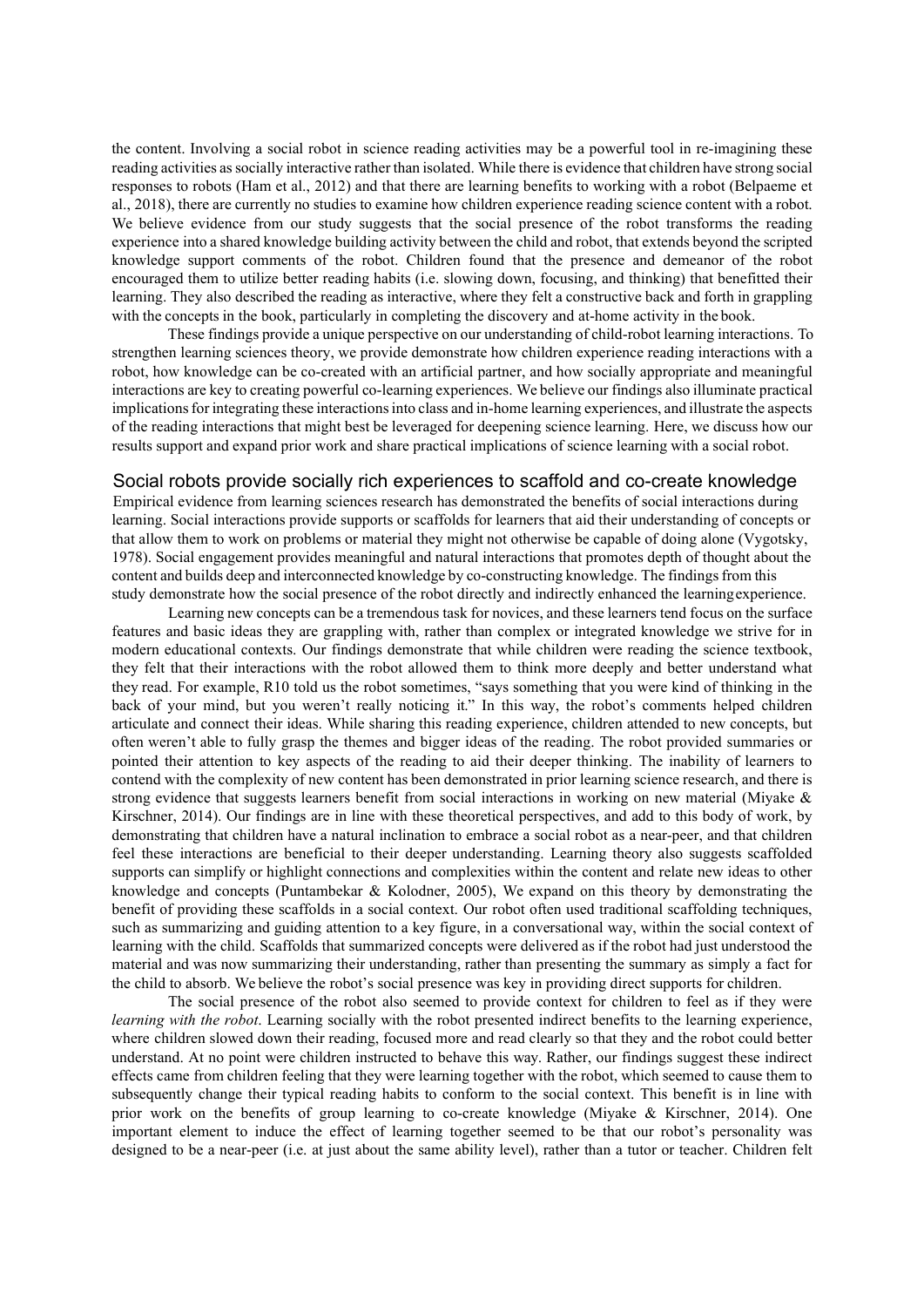the robot needed the child to help it learn, and wanted the child to think about the reading so the child could engage with the robot's comments (that were often seen as questions). That the robot could instill this sense of co-learning with such limited interactive capabilities demonstrates how willingly and naturally children embrace such a learning paradigm. We believe we provide evidence that the social presence of the robot had the indirect benefit of transforming the learning experience into a more meaningful and deep exchange of knowledge that stems from our natural ability to build on one anothers' ideas and work to achieve mutual understanding.

### Practical implications: augmenting learning using social robots

Our findings suggest that learning with a social robot can enhance the learning experience and transform a reading activity into a socially meaningful interaction. These findings have practical implications for learning with robots in both in-home and in-class settings, and offer some nuanced details of design and implementation decisions that can best facilitate the social learning experience. First, in creating direct learning supports, it appears that interactive activities interspersed throughout the reading may provide important learning opportunities, and also provide key moments for the robot to refer back to. Our reading included two such interactive activities, where children were asked to try balancing forces with playing cards (the at-home activity), and to observe the rate of falling for different masses with similar shapes (the discovery activity). In both of these activities, the robot asked the child to summarize their thinking and explain what they saw, which encourages the child to reason about these concepts. Since children often told us they would ordinarily skip these, the request from the robot seemed to be important to encourage them to engage in and think about the activity. The robot also referred back to these activities during the reading to help connect ideas, but also to enhance the importance of engaging in the activities. Second, the robot's design appeared to indirectly impact the learning experience by triggering social norms and expectations from children. The robot comments being interspersed throughout the reading seemed to emulate an interactive reading style that fostered the co-creation of knowledge, where children were compelled to focus, read carefully and take time to gather and synthesize their thoughts about the content. Our knowledge support comments did not deliberately ask children to slow down or think deeply, but there seemed to be an indirect effect of the social context that encouraged children to do so. The near-peer perspective of the robot may have enhanced this effect as children attributed the robot's need for understanding as a reason they read more carefully. We also found many children thought the robot anticipated their questions or was even asking them questions, as the robot provided comments that related closely to challenging aspects of the text. Our robot was not technically capable of such enhanced interactions, but the child still felt they needed to read more carefully to engage with the robot. These observations show how social supports enhance the experience, but improvements to the interactive capability of the robot, including asking and responding to questions may also be required.

In summary, based on our observations of the benefits to the student's learning experience, to promote deeper thinking while engaging in science reading we suggest designing robot interactions that: (1) provide opportunities for interactive activities during science reading, (2) allow time for the child's thoughtful reflection, (3) include robot references back to joint activities and previous learning, (4) utilize a near-peer perspective for the robot, and (5) closely tie robot comments to critical and complex parts of the reading. These supports can benefit in-class activities, where a robot might guide individuals or a small group, as well as in-home learning, where a robot can become a homework companion that encourages active engagement with content. The positive effects of these designs can be achieved with a relatively low-tech robot, but sustaining positive interactions over time may require enhanced capabilities such as posing and responding to questions.

### **Conclusion**

In this study, we explore children's experience of reading with a social robot, and these experiences inform designing learning technologies. This approach limits the scope of our interpretation, in that we cannot report causal effects between these experiences and learning. We are also limited in that we do not include a comparison to other learning technologies or to reading on their own, and therefore cannot determine the scale of the effect of reading with a social robot. Finally, the short duration of the reading limits understanding how these interactions may change over time. For future work, we plan to examine science reading with a social robot in the context of school-based homework, over time and compared to other interactive learning technologies. During these studies we will conduct quantifiable measures of learning and estimates of changes in interest overtime.

In summary, these findings demonstrate reading with a social robot creates a social learning experience that children feel encourages them to think deeply and engage meaningfully with science content. These findings support the growing belief that social robots can be a powerful tool for learning, and the social nature of the interactions can enhance student learning in tasks, such as reading, that may otherwise be isolated.